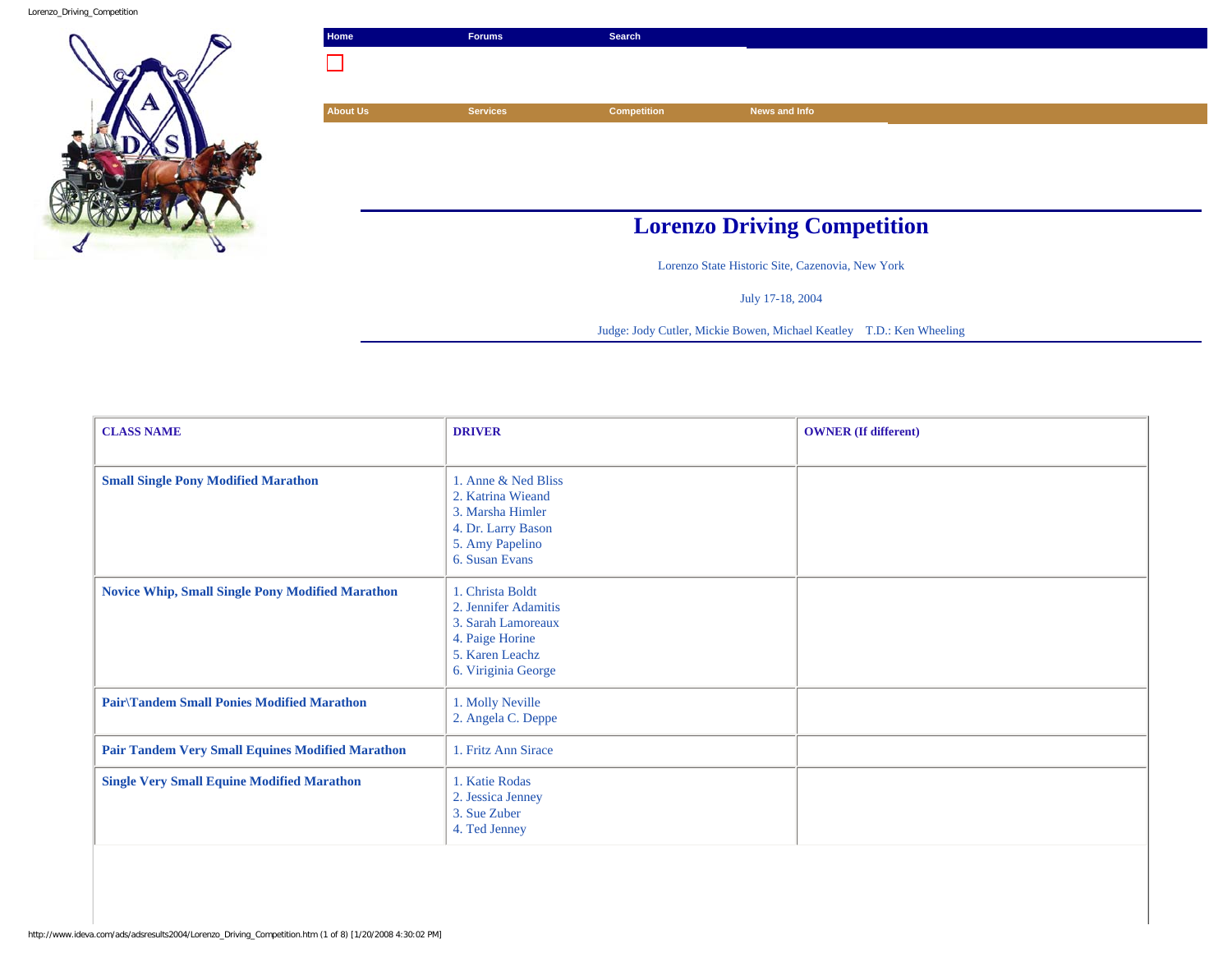| <b>Single Horse, Marathon</b>                   | 1. Robin & Wilson Groves<br>2. Russ & Judy Cary<br>3. Gioia & Peter Bravmann<br>4. Robin & Wilson Groves<br>5. Kristen Retter<br>6. Jeanne Fero |  |
|-------------------------------------------------|-------------------------------------------------------------------------------------------------------------------------------------------------|--|
| <b>Novice Whip Single Horse, Marathon</b>       | 1. Jennifer Sutton<br>2. Patricia Skovira<br>3. Patricia Lollot<br>4. Deborah Truex<br>5. Carol Gutlifph<br>6.Bonnie & Tom Croft                |  |
| <b>Pair Tandem Horses Marathon</b>              | 1. Elmar Frangenberg<br>2. Al Celecki<br>3. Dr. & Mrs. Thomas Burgess                                                                           |  |
| <b>Large Single Pony Marathon</b>               | 1. Anne & Vince Warner<br>2. Shanna Becker<br>3. David Smart<br>4. Glenn Van Oort<br>5. Wendy Soucy<br>6. Gloria Crossman                       |  |
| <b>Novice Whip, Large Single Pony, Marathon</b> | 1. Dirk & Karen Young                                                                                                                           |  |
| Pair\Tandem Large Ponies Marathon               | 1. Dirk & Karen Young                                                                                                                           |  |
| <b>Very Small Equine Reinsmanship</b>           | 1. Jessica Jenney<br>2. Katie Rodas<br>3. Sue Zuber<br>4. Ted Jenney                                                                            |  |
| <b>Novice Whip, Single Pony Working</b>         | 1. Jennifer Adamitis<br>2. Virginia George<br>3. Elizabeth Case<br>4. Sarah Lamoreaux<br>5. Paige Horine<br>6. Cindy Fletcher                   |  |
| <b>Single Horse Working Section A</b>           | 1. Nicole Cable<br>2. Jeanne Fero<br>3. P.J. Crowley<br>4. Judy Shaffer<br>5. Christopher Nyberg<br>6. Wayne Gavitt                             |  |
| <b>Single Horse Working Section B</b>           | 1. Margaret Nyweide<br>2. Laurie Neubauer<br>3. Robin & Wilson Groves<br>4. Gioia & Peter Bravmann<br>5. Kate Gubbins<br>6. Russ & Judy Cary    |  |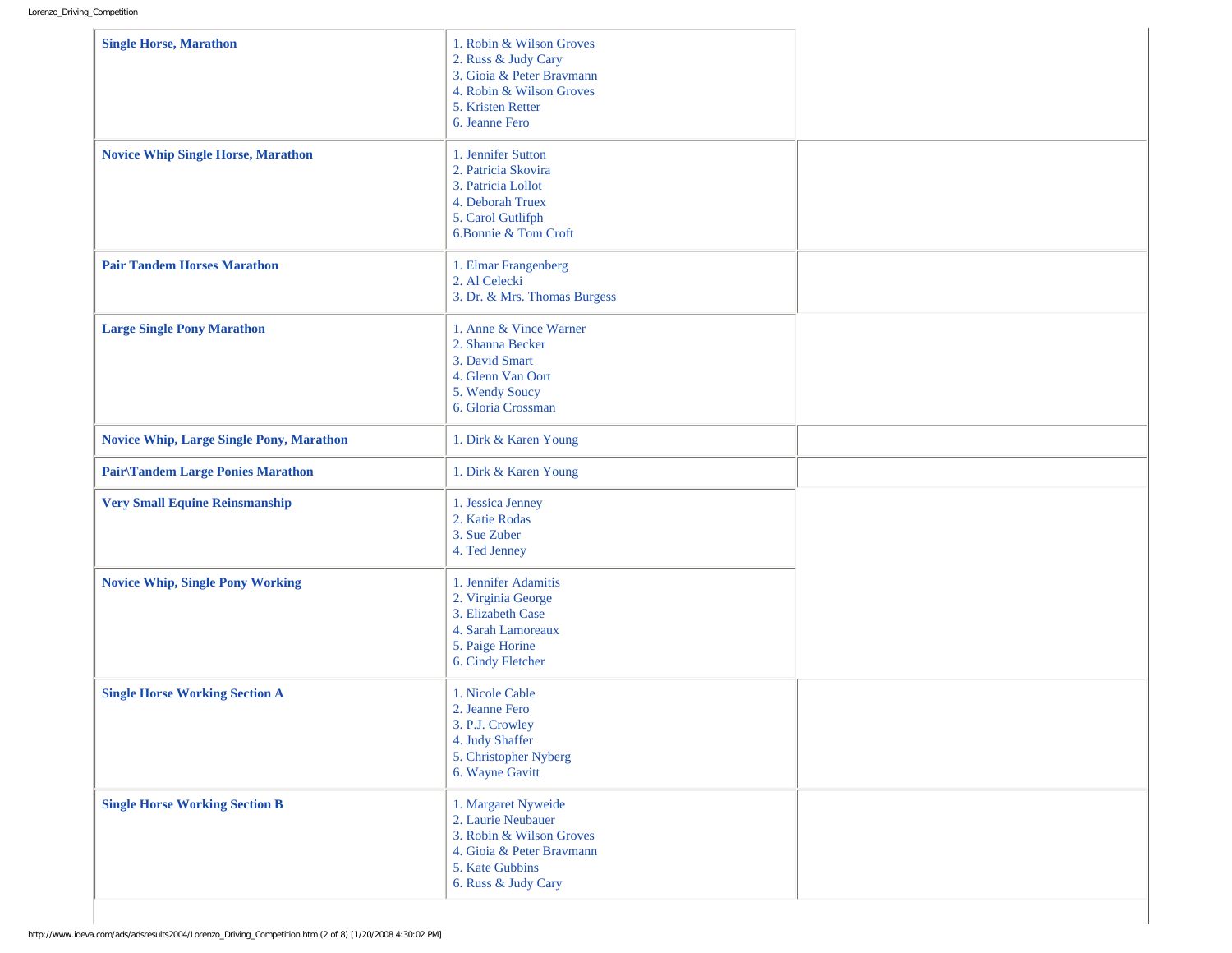| <b>Junior Whip Reinsmanship</b>                      | 1. Carol Buckhout<br>2. Carol Gutliph<br>3. Harvey Waller                                                                        |  |
|------------------------------------------------------|----------------------------------------------------------------------------------------------------------------------------------|--|
| <b>Small Single Pony Timed Obstacles</b>             | 1. Larry Bason<br>2. Deborah Brown-Moon<br>3. Barbara Akers<br>4. Tara Crowley<br>5. Katrina & Albert Wieand<br>6. Marsha Himler |  |
| <b>Novice Whip, Single Horse Timed Obstacle</b>      | 1. Jennifer Sutton<br>2. Bruce Haak, Jr.<br>3. Deborah Truex<br>4. Gail Knowlton                                                 |  |
| <b>Novice Whip, Large Single Pony Timed Obstacle</b> | 1. Elizabeth Case<br>2. Susan Mix                                                                                                |  |
| <b>Pair/Tandem Timed Obstacle</b>                    | 1. Helen Lenhan<br>2. Anglela C. Deppe<br>3. Al Celecki<br>4. Elmar Frangenberg<br>5. Kerry Petrone<br>6.Amanda Gutliph          |  |
| <b>Novice Whip, Single Horse Reinsmanship</b>        | 1. Gail Knowlton<br>2. Patricia Lollot<br>3. Jennifer Sutton<br>4. Deborah Truex                                                 |  |
| Large Single Pony Reinsmanship - Section A           | 1. David Smart<br>2. Michael Pierce<br>3. Shanna Becker<br>4. Valerie Logsdon<br>4. Emma Buckout<br>5. Susan Mix                 |  |
| <b>Large Single Pony Reinsmanship Section B</b>      | 1. David Burch, Sr.<br>2. Nicole Cable<br>3. Wendy Soucy<br>4. Leo Joost<br>5. Cynthia Fletcher                                  |  |
| <b>Novice Whip Large &amp; Small Pony Turnout</b>    | 1. Paige Horine<br>2. Elizabeth Case<br>3. Virginia George<br>4. Cindy Fletcher<br>5. Sarah Lamoreaux<br>6. Jennifer Adamitis    |  |
| <b>Junior Whip, Working</b>                          | 1. Carol Buckhout<br>2. Carol Gutliph<br>3. Jullian Gemmell<br>4. Harvey Waller                                                  |  |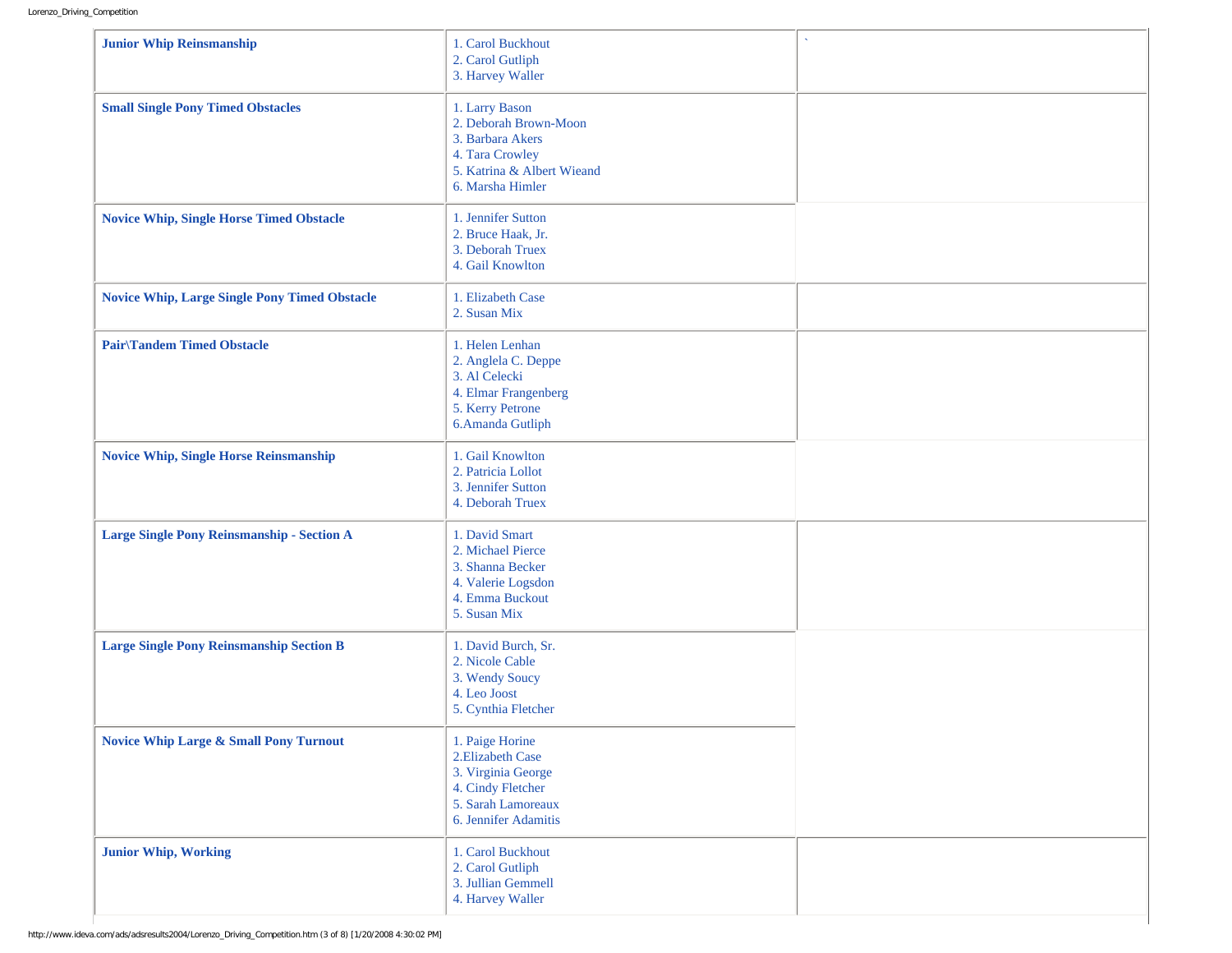| <b>Very Small Equine Working</b>           | 1 .Sue Zuber<br>2. Katie Rodas<br>3. Jessica Jenney<br>4. Ted Jenney                                                                                      |
|--------------------------------------------|-----------------------------------------------------------------------------------------------------------------------------------------------------------|
| <b>Pair</b> \Tandem Working                | 1. Dr.&Mrs. Thomas Burgess<br>2. Molly Neville<br>3. Kerry Petrone<br>4. Al Celecki<br>5. Elmar Frangenberg<br>6. Amanda Gutliph                          |
| <b>Large Single Pony Working Section A</b> | 1. David Burch, Sr.<br>2. Leo Joost<br>3. Wendy Soucy<br>4. Laura Hensler<br>5. Cynthia Fletcher<br>6. Leigh Semilof                                      |
| <b>Large Single Pony Working Section B</b> | 1. Lori & Michael Pierce<br>2. Glenn Van Oort<br>3. Emma Buckout<br>4. Valerie Logsdon<br>5. Shanna Becker                                                |
| <b>Small Single Pony Turnout</b>           | 1. Mr. & Mrs. Harvey Waller<br>2. Anne & Ned Bliss<br>3. Katrina & Albert Wieand<br>4. Marsha Himler<br>5. Lydiann Spencer-Jones<br><b>6.Amy Papelino</b> |
| <b>Drive &amp; Ride</b>                    | 1. Leo Joost<br>2. Joseph Hafele<br>3. Laura Hensler<br>4. Jennifer Sutton<br>5. Kristen Retter<br>6. Elizabeth Case                                      |
| <b>Very Small Equine Timed Obstacle</b>    | 1. Katie Rodas<br>2. Ted Jenney<br>3. Sue Zuber<br>4. Jessica Jenney                                                                                      |
| <b>Single Horse Timed Obstacle</b>         | 1. Kelly Pentz<br>2. Laurie Neubauer<br>3. Gioia & Peter Bravmann<br>4. Thomas Gallagher<br>5. Wayne Gavitt<br>6. Nicole Cable                            |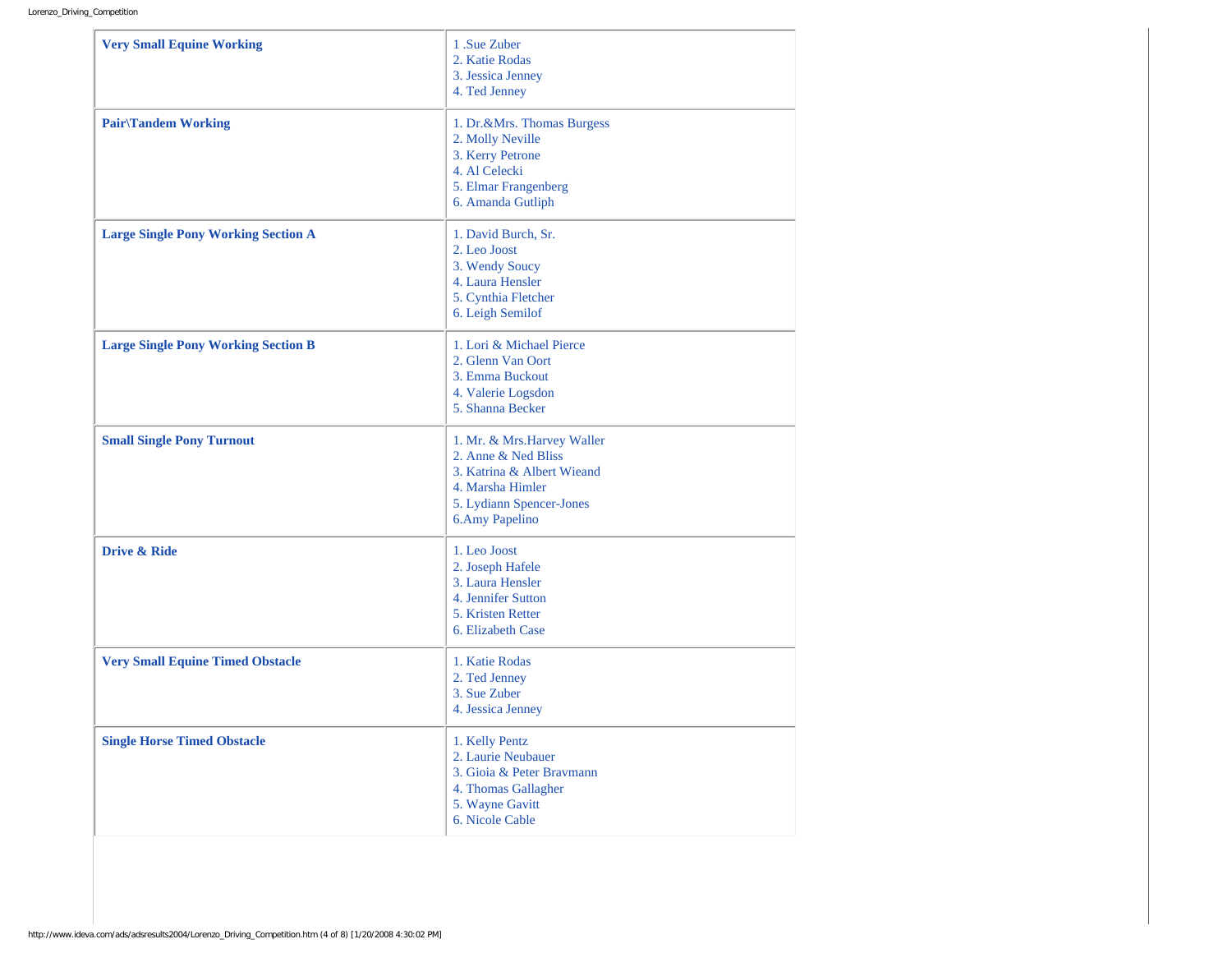| <b>Large Single Pony Timed Obstacle</b>       | 1. Glenn Van Oort<br>2. Lori & Michael Pierce<br>3. Kate Gubbins<br>4. Cazenovia College<br>5. Leo Joost<br>6. David Burch, Sr.               |  |
|-----------------------------------------------|-----------------------------------------------------------------------------------------------------------------------------------------------|--|
| <b>Junior Whip Timed Obstacle</b>             | 1. Carol Gutliph<br>2. Carol Buckhout<br>3. Jillian Gemmell                                                                                   |  |
| <b>Novice Whip, Small Pony Timed Obstacle</b> | 1. Jennifer Adamitis<br>2. Sarah Lamoreaux<br>3. Virginia George<br>4. Paige Horine                                                           |  |
| <b>Single Horse Turnout Section A</b>         | 1. Nicole Cable<br>2. Kristen Retter<br>3. Kelly Pentz<br>4. Thomas Gallagher<br>5. Jeanne Fero<br>6.Christopher Nyberg                       |  |
| <b>Single Horse Turnout Section B</b>         | 1. Gioia & Peter Bravmann<br>2. Margaret Nyweide<br>3. Russ & Judy Cary<br>4. Sandra Patrizio<br>5. Gioia & Peter Bravmann<br>6. Kate Gubbins |  |
| <b>Pair/Tandem Turnout</b>                    | 1. Dr. & Mrs. Thomas Burgess<br>2. Fritz Ann Sirace<br>3. Helen Lenhan<br>4. Elmar Frangenberg<br>5. Al Celecki<br>6. Kerry Petrone           |  |
| <b>Small Single Pony Reinsmanship</b>         | 1. Anne & Ned Bliss<br>2. Susan Evans<br>3. Katrina & Albert Wieand<br>4. Mrs. Ramsey Buchanan<br>5. Mr. & Mrs. Harvey Waller                 |  |
| <b>Large Single Pony Turnout Section A</b>    | 1. Mary Jean Gould Easley<br>2. Leigh Semilof<br>3. Cynthia Fletcher<br>4. Laura Hensler<br>5. David Burch, Sr.<br>6. Wendy Soucy             |  |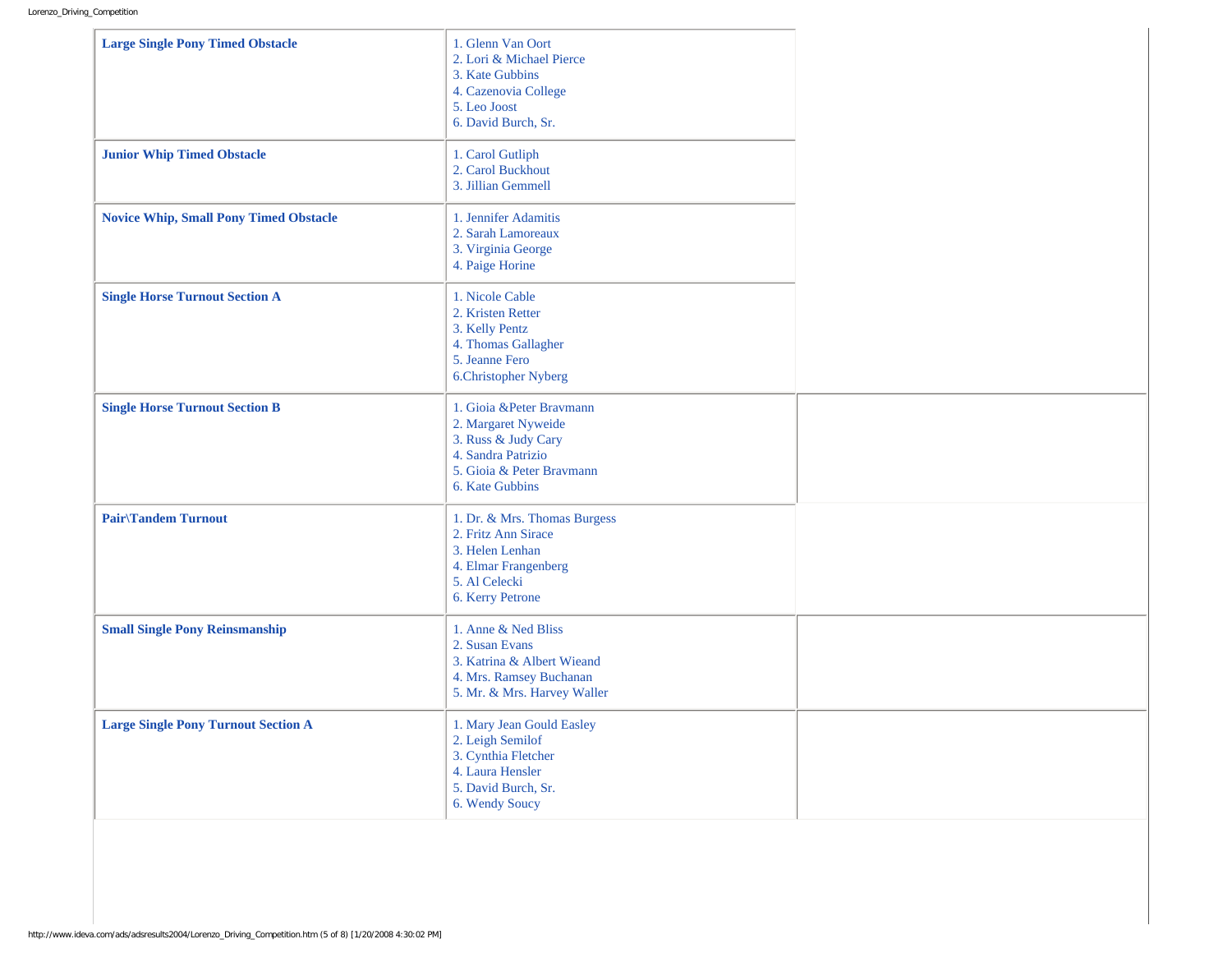| <b>Large Single Pony Turnout Section B</b>              | 1. Lori & Michael Pierce<br>2. Shanna Becker<br>3. Kate Gubbins<br>4. Cazenovia College<br>5. Valerie Logsdon<br>6. Glenn Van Oort                       |  |
|---------------------------------------------------------|----------------------------------------------------------------------------------------------------------------------------------------------------------|--|
| Pair\Tandem Reinsmanship                                | 1. Dr. & Mrs. Thomas Burgess<br>2. Fritz Ann Sirace<br>3. Elamr Frangenberg<br>4. Helen Lenahan<br>5. Kerry Petrone<br>6. Angela C. Deppe                |  |
| <b>Novice Whip, Single Horse Working</b>                | 1. Gail Knowlton<br>2. Patricia Lollot<br>3. Jennifer Sutton<br>4. Debroah Truex<br>5. Carol Gutiph<br>6. Carol Gutiph                                   |  |
| <b>Very Small Equine Pick Your Route Obstacle</b>       | 1. Katie Rodas<br>2. Jessica Jenney<br>3. Ted Jenney<br>4. Sue Zuber                                                                                     |  |
| <b>Novice Whip, Small Pony Pick Your Route Obstacle</b> | 1. Karen Leach<br>2. Sarah Lamoreaux<br>3. Jennifer Adamitis<br>4. Virginia George                                                                       |  |
| <b>Novice Whip, Single Horse Turnout</b>                | 1. Patricia Lollot<br>2. Jennifer Sutton<br>3. Deborah Truex<br>4. Carol Gutliph<br>5. Ginny Ramos<br>6. Gail Knowlton                                   |  |
| <b>Single Horse Reinsmanship Section A</b>              | 1. Judy Shaffer<br>2. Jeanne Fero<br>3. Thomas Gallagher<br>4. Robin & Wilson Groves<br>5. Kristen Retter<br>6. Deana White                              |  |
| <b>Single Horse Reinsmanship Section B</b>              | 1. Robin & Wilson Groves<br>2. Peter & Gioia Bravmann<br>3. Russ & Judy Cary<br>4. Margaret Nyweide<br>5. Sandra Patrizio<br>6. Mr. & Mrs. Harvey Waller |  |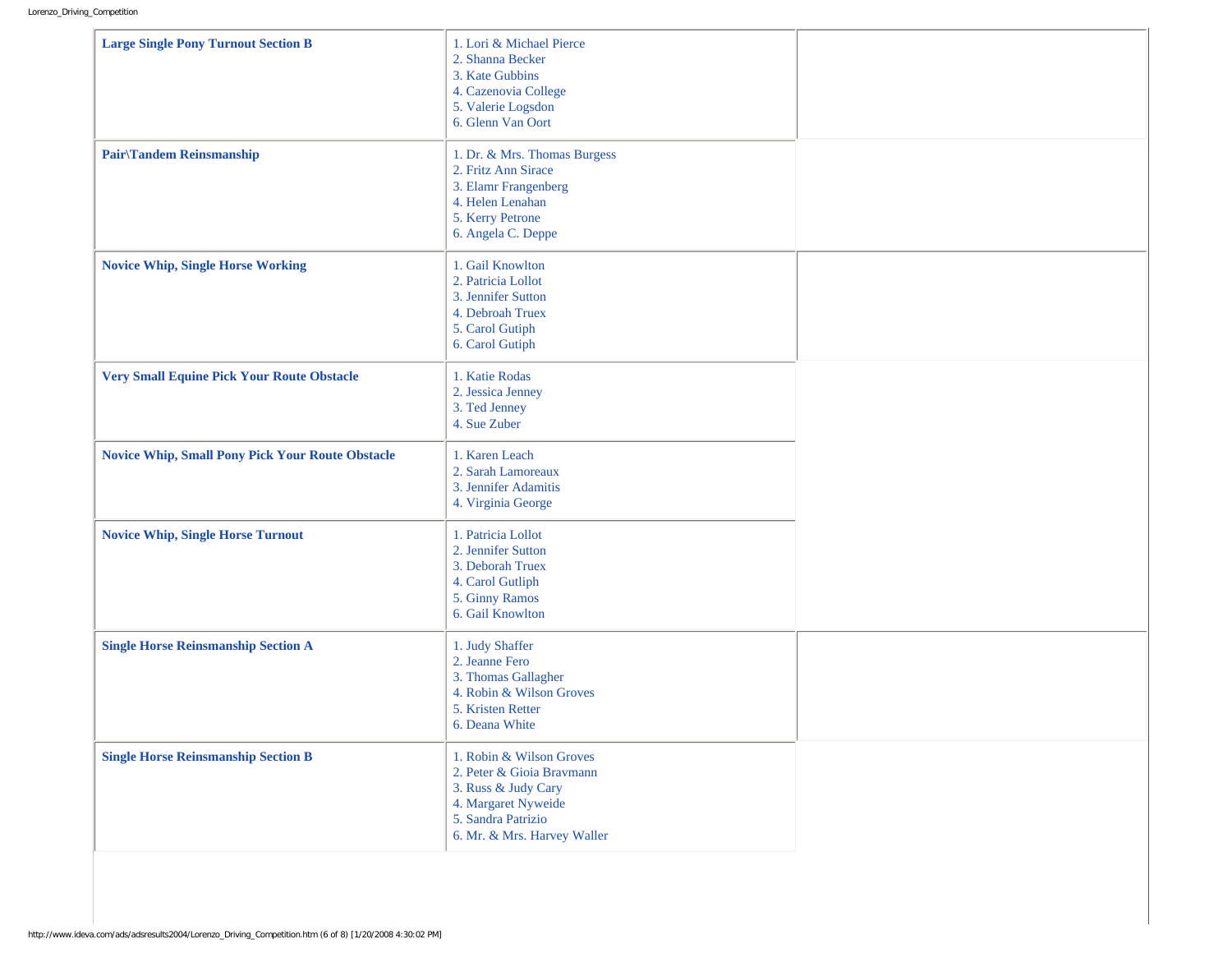| <b>Very Small Equine Turnout</b>                                                  | 1. Jessica Jenney<br>2. Sue Zuber<br>3. Katie Rodas<br>4. Ted Jenney                                                                        |  |
|-----------------------------------------------------------------------------------|---------------------------------------------------------------------------------------------------------------------------------------------|--|
| <b>Novice Whip Single Pony Reinsmanship</b>                                       | 1. Dirk & Karen Young<br>2. Jennifer Adamitis<br>3. Virginia George<br>4. Sarah Lamoreaux<br>5. Paige Horine<br>6. Karen Leach              |  |
| <b>Small Pony Working</b>                                                         | 1. Marsha Himler<br>2. Anne & Ned Bliss<br>3. Deborah Brown-Moon<br>4. Mrs. Ramsey Buchanan<br>5. Katrina & Albert Wieand<br>6. Susan Evans |  |
| <b>NYSHC Millennium Medallion Horses &amp; Mules,</b><br><b>Qualifiying Class</b> | 1. Nicole Cable<br>2. Margaret Nyweide<br>3. Jennifer Sutton<br>4. Susan McLellan                                                           |  |
| <b>NYSHC Millennium Medallion Ponies Qualifying Class</b>                         | 1. Marsha Himler<br>2. Cynthia Fletcher<br>3. Kate Gubbins                                                                                  |  |
| <b>Pair/Tandem Pick Your Route Obstacle</b>                                       | 1. Helen Lenahan<br>2. Angela C. Deppe<br>3. Elmar Frangenberg<br>4. Al Celecki<br>5. Kerry Petrone<br>6. Susan Mallery                     |  |
| <b>Large Single Pony Pick Your Route Obstacle</b>                                 | 1. Glen Van Oort<br>2. Wendy Soucy<br>3. David Burch, Sr.<br>4. David Smart<br>5. Emma Buckhout<br>6. Lori & Michael Pierce                 |  |
| <b>Novice Whip Single Horse Pick Your Route Obstacle</b>                          | 1. Deborah Truex<br>2. Jennifer Sutton<br>3. Carol Gutliph<br>4. Gail Knowlton<br>5. Carol Gutilph<br>6. Susan McLellan                     |  |
| <b>Novice Whip Large Single Pony Pick Your Route Obstacle</b>                     | 1. Elizabeth Case                                                                                                                           |  |